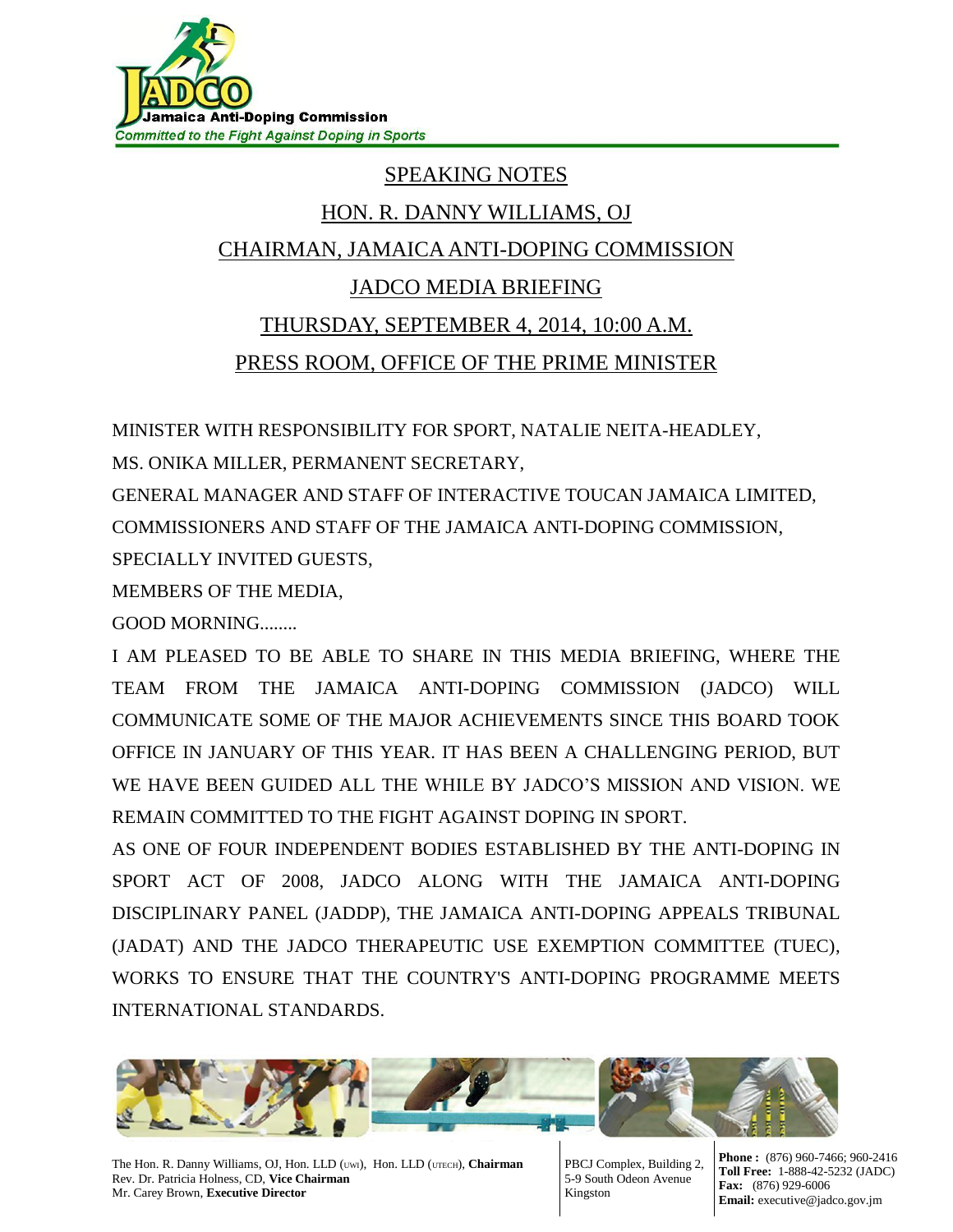I STATED EARLIER IN THE YEAR AND I MUST SAY IT AGAIN. HERE AT JADCO WE ARE FRIENDS OF THE ATHLETES. WE EXIST ONLY TO MAKE THEIR LIVES EASIER. WE EXIST TO VERIFY THAT THEIR PERFORMANCE IS CREDIBLE AND TO PROVIDE THEM WITH ALL THE INFORMATION THAT THEY NEED TO MAKE INFORMED DECISIONS REGARDING ANTI-DOPING. WE ARE HERE FOR THEM AND WE WERE CREATED TO SERVE THEM.

IN FACT, THE TEAM AT JADCO HAS A TREMENDOUS RESPONSIBILITY TO EXHAUST EVERY MEANS NECESSARY TO REINFORCE TO OUR ATHLETES THAT THEY DON'T NEED DOPE TO COPE. WE HAVE TO REMIND THEM ABOUT THE IMPORTANCE OF FAIR COMPETITION AND EDUCATE THEM, AS WELL AS THEIR SUPPORT PERSONNEL, ON WAYS THEY CAN SHOWCASE THEIR TALENT WITHOUT UNFAIR ADVANTAGE. JADCO ALSO PREPARES THEM FOR WHAT TO EXPECT DURING THE TESTING PROCESS.

IN ADDITION, WE HAVE THE RESPONSIBILITY TO ENSURE THAT DOPING CONTROL AND RESULTS MANAGEMENT IS CARRIED OUT ACCORDING TO INTERNATIONAL STANDARDS. WE MUST REFER CASES OF ANTI-DOPING RULE VIOLATIONS TO THE JAMAICA ANTI-DOPING DISCIPLINARY PANEL.

THE DISCIPLINARY PANEL THEN HEARS ARGUMENTS FROM BOTH THE ATHLETE AND JADCO AND DETERMINES THE SANCTION, IF ANY IS TO BE IMPOSED.

I HAVE READ SEVERAL ARTICLES RECENTLY STATING THAT JADCO HAS SANCTIONED ATHLETES AND I WISH TO USE THIS MEDIUM TO POINT OUT THAT SANCTIONS ARE IMPOSED BY THE JAMAICA ANTI-DOPING DISCIPLINARY PANEL AND NOT JADCO.

I WANT TO EMPHASISE THAT THE JAMAICA ANTI-DOPING DISCIPLINARY PANEL, THE JAMAICA ANTI-DOPING APPEALS TRIBUNAL AND JADCO ARE ALL INDEPENDENT ENTITIES AND THE COMMISSION DOES NOT HAVE ANY LEGAL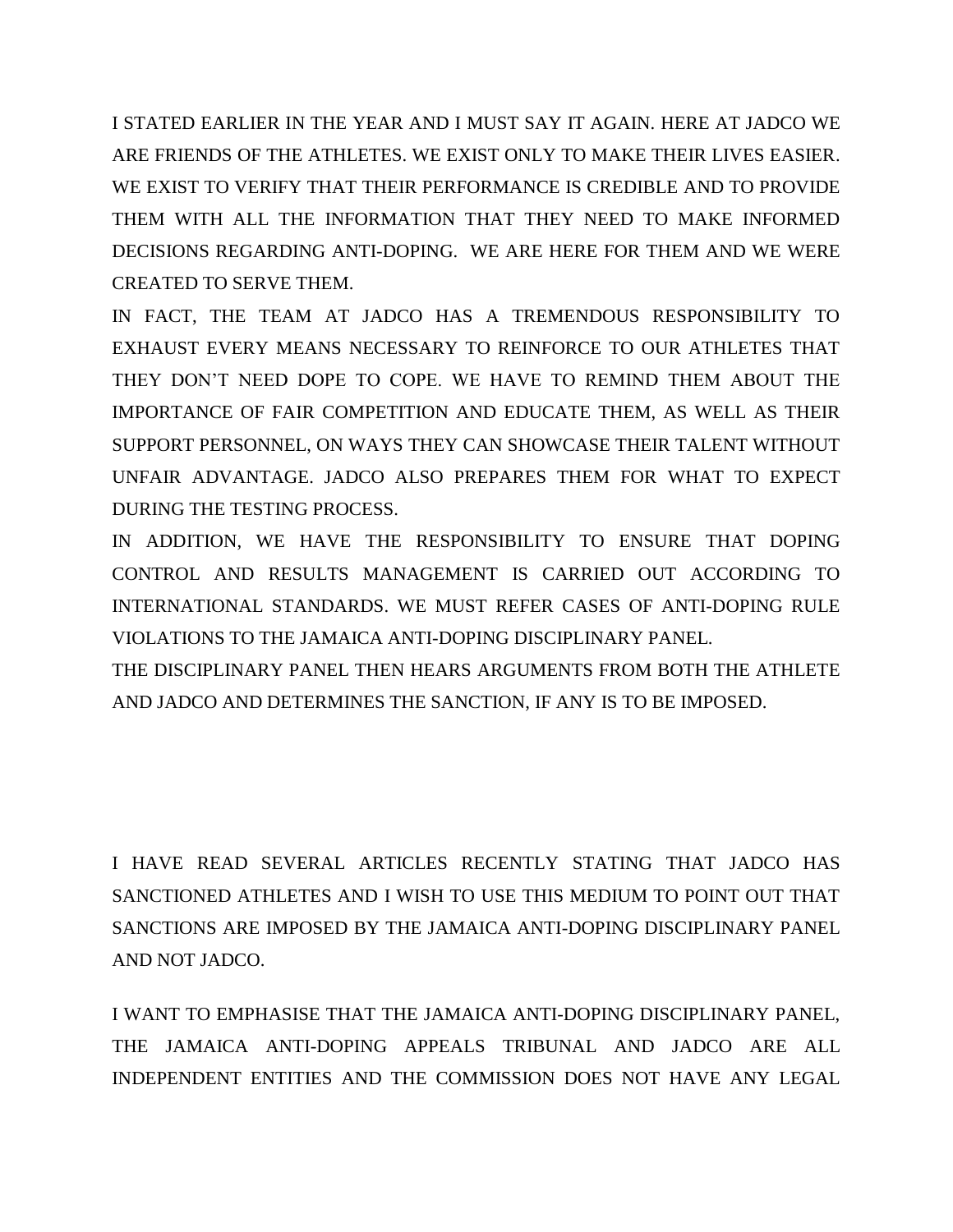AUTHORITY TO VARY ANY PENALTY IMPOSED BY THE DISCIPLINARY PANEL OR THE APPEALS TRIBUNAL.

THE ANTI-DOPING IN SPORT ACT OF 2008, STIPULATES THAT THE ROUTE OF APPEAL FOR ATHLETES WHO HAVE BEEN SANCTIONED BY THE JAMAICA ANTI-DOPING DISCIPLINARY PANEL IS THROUGH THE JAMAICA ANTI-DOPING APPEALS TRIBUNAL FOR NATIONAL LEVEL ATHLETES AND THEN TO THE FINAL APPELLANT BODY WHICH IS THE COURT OF ARBITRATION FOR SPORT (CAS). IT SHOULD ALSO BE NOTED THAT CASES INVOLVING INTERNATIONAL LEVEL ATHLETES CAN BE APPEALED DIRECTLY TO THE CAS.

THE FOURTH ENTITY, THE JADCO TUEC, HAS THE TASK OF GRANTING OR REVOKING THERAPEUTIC USE EXEMPTION CERTIFICATES WHICH GIVE ATHLETES PERMISSION TO USE A SUBSTANCE OR METHOD INCLUDED ON THE WADA PROHIBITED LIST FOR LEGITIMATE MEDICAL PURPOSES. THE MEMBERS OF THIS COMMITTEE ARE APPOINTED BY JADCO'S COMMISSIONERS.

ALL FOUR BODIES HAVE A ROLE TO PLAY IN STRENGTHENING THE COUNTRY'S RESPONSE TO DOPING IN SPORT, BUT **OPERATE INDEPENDENTLY OF EACH OTHER**.

WE WOULD LIKE TO USE THIS OPPORTUNITY TO EXTEND AN INVITATION TO THE MEDIA TO PARTNER WITH US AND TO PLAY A ROLE IN FACILITATING THE DEVELOPMENT OF OUR ATHLETES AND OUR COUNTRY. WE INVITE YOU TO ASSIST US IN SPREADING THE ANTI-DOPING MESSAGE TO ALL JAMAICANS, SO THEY WILL UNDERSTAND ALL THE PROCESSES INVOLVED.

SINCE THE NEW COMMISSIONERS CAME ON BOARD IN JANUARY THIS YEAR, JADCO HAS BEEN WORKING ASSIDIOUSLY TO STRENGTHEN ITS OPERATIONS AND TO BUILD CAPACITY IN ORDER TO TAKE THE COUNTRY TO HIGHER HEIGHTS IN THE SPHERE OF ANTI-DOPING.

WE CONTINUE TO DEVELOP THE HUMAN RESOURCE CAPABILITY OF THE COMMISSION THROUGH THE HIRING OF NEW STAFF TO HELP US CARRY OUT OUR DUTIES MORE EFFECTIVELY AND EFFICIENTLY. SINCE THE START OF THE